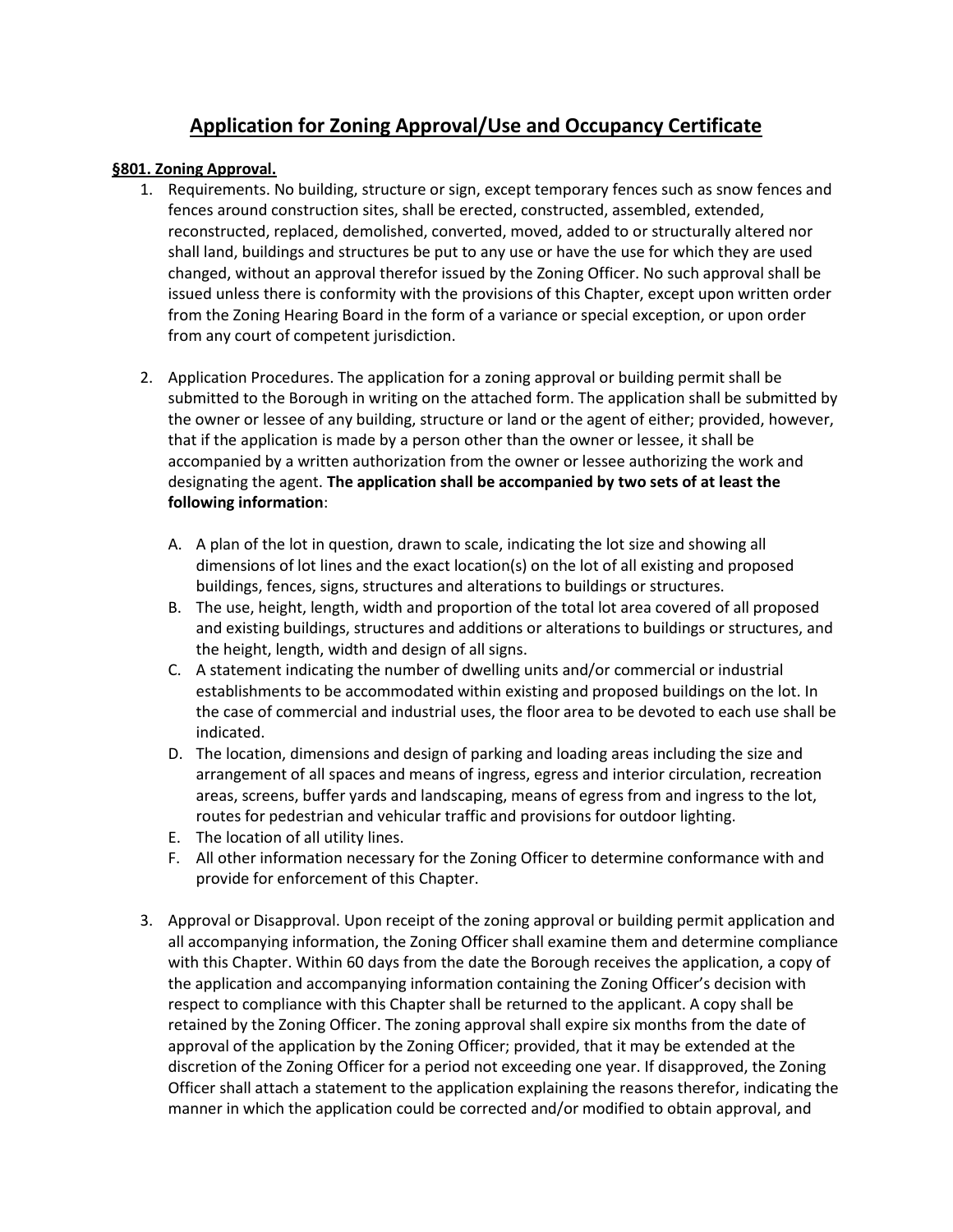informing the applicant of his/her rights to appeal. The Zoning Officer shall revoke an approval issued under the provisions of this Chapter in case of any false statement or misrepresentation of fact in the application on which the approval was based or for any other cause set forth in this Chapter.

## **§802. Certificate of Use and Occupancy.**

- 1. Requirements. It shall be unlawful to use and/or occupy any building, structure or land or portion thereof for which zoning approval is required until a certificate of use and occupancy has been issued by the Borough. A certificate of use and occupancy shall not be issued unless such building, structure or land has been inspected by the Zoning Officer and he/she has determined that all provisions of this Chapter have been complied with.
- 2. Issuance. Upon receipt of written notification that the applicant is ready to use and occupy the premises for which a zoning application has been approved, the Zoning Officer shall inspect the premises within 10 days to determine compliance with the approved application and this Chapter. If in compliance, he/she shall approve and sign a certificate of use and occupancy for the use indicated on the approved application. A copy of the certificate of use and occupancy shall be retained by the Zoning Officer as part of the Borough records. If he/she finds that the work has not been performed or that the use of the premises does not comply with the approved application and this Chapter, the Zoning Officer shall refuse to approve and sign the certificate of use and occupancy and in writing give the reasons therefor and inform the applicant of his/her right of appeal.
- 3. Temporary Certificate of Use and Occupancy. The Zoning Officer may issue a temporary certificate of use and occupancy for such temporary uses as tents, trailers and buildings on construction sites, and for the use of land for religious and other public and semipublic purposes or other temporary use and/or occupancy upon approval of the Borough Manager. Such temporary certificates shall be for the period of time to be determined by the Borough Manager at the time of application, but in no case shall any certificates, except those for uses on construction sites, be issued for more than six months.
- 4. A Fire Safety Inspection to the current International Fire Code based on type of occupancy, is also required.